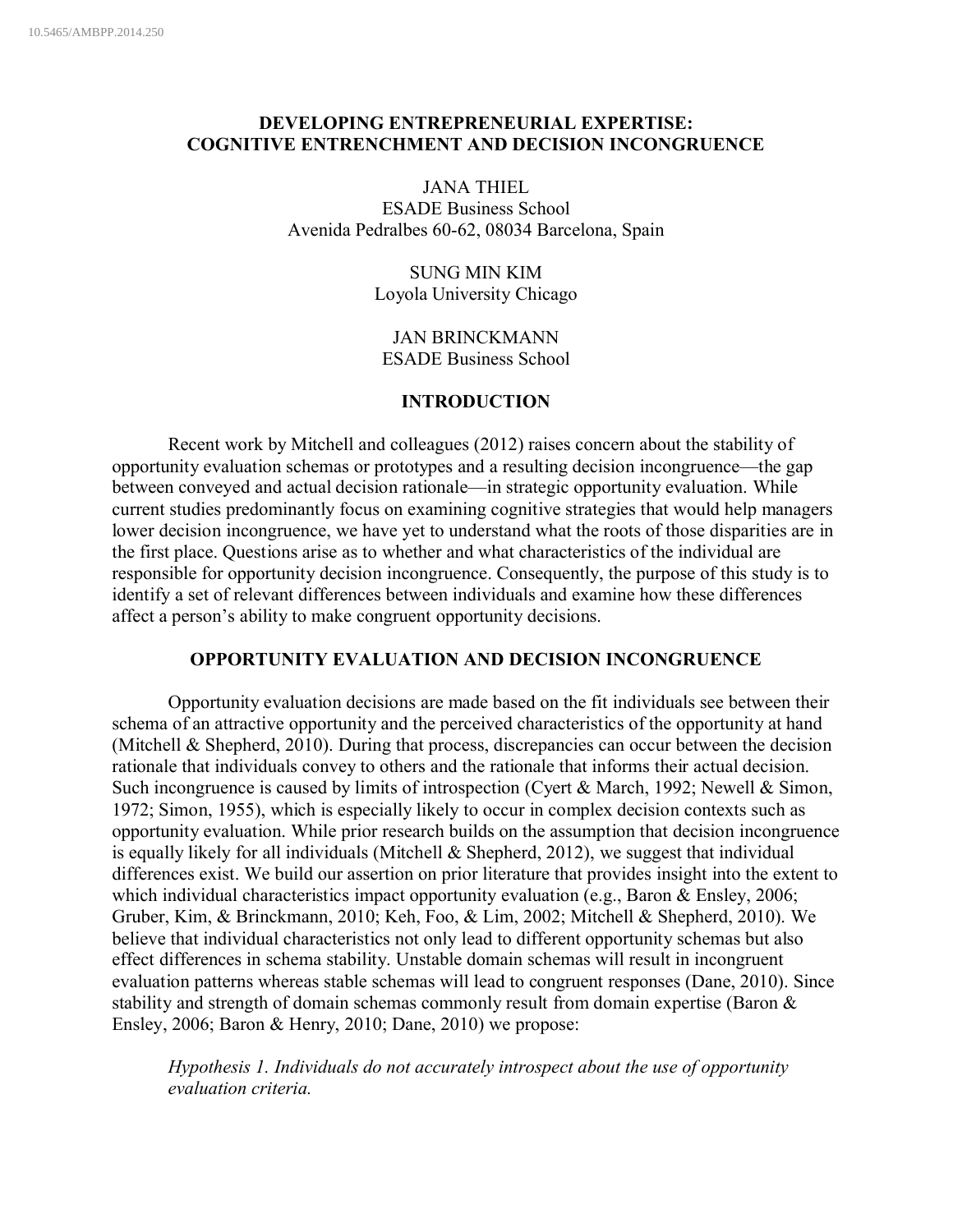*Hypothesis 2. Entrepreneurs will generally exhibit less decision incongruence than nonentrepreneurs.*

#### **Images of Self and Decision Incongruence**

The attainment of cognitive entrenchment not only varies with domain expertise but also with one's utilization of cognitive resources (Baron & Henry, 2010; Corbett, 2007; Dane, 2010) as well as motivational aspects (c.f. Mueller, 2011) depending on mental representations of the self (Fiske & Taylor, 1991). Building on recent studies we examine two important self-images images of vulnerability and images of capability—that have been shown to be important in opportunity recognition (Mitchell & Shepherd, 2010) and explore to which extent they influence decision incongruence in the process of opportunity evaluation.

*The image of vulnerability.* Because of the pervasiveness of new venture failure concepts of vulnerability and avoidance-oriented emotions are highly relevant for entrepreneurship research (Shepherd, 2003). Several pathways exist, through which in particular risk avoidance and related images of vulnerability (Lerner & Keltner, 2001; Lopes, 1987) may impact the ability to obtain stable domain-schemas in the context of opportunity evaluation. For example, riskaversion is associated with lower entrepreneurial intentions (Zhao, Seibert, & Lumpkin, 2010), which will lead to less exposure to opportunity evaluation (if not outright avoidance) and thus affects levels of expertise. Furthermore, negative emotions associated with risk and fears of failure will create barriers to productive information processing and will have individuals avoid the sustained engagement with the decision tasks (Baron, 2008; Forgas, 1995). That leads to lower rates of cognitive entrenchment with subsequently weaker opportunity prototypes and less congruent decision making. In line with that reasoning we propose:

# *Hypothesis 3. There is a positive relationship between individual risk aversion and decision incongruence in evaluating business opportunities.*

*The image of capability.* Knowledge structures and heuristics are regarded central to entrepreneurial action (Baron, 2007; Haynie et al., 2009; Klein, 2008; McMullen & Shepherd, 2006). Mitchell and Shepherd (2010) demonstrate that individuals with higher human capital are more discerning in their opportunity schemas, which they hypothesize to be caused by higher clarity coming with both education and levels of experience. Both human capital through education and experience in form of entrepreneurial tenure have been linked previously to entrepreneurial outcomes (Baron & Markman, 2003). It should help the individual to acquire basic schemas pertaining to important variables in business environments. Second, it can be assumed that resulting images of business competence held by the individual will lead to continual engagement with and processing of business-related information (through observing news, reading business magazines, engaging in business conversations), over the course of the person's life. The repeated deliberation will help develop more stable domain patterns with respect to a business opportunity, and hence we suggest:

*Hypothesis 4. There is a negative relationship between individual's business education and decision incongruence in evaluating business opportunities.*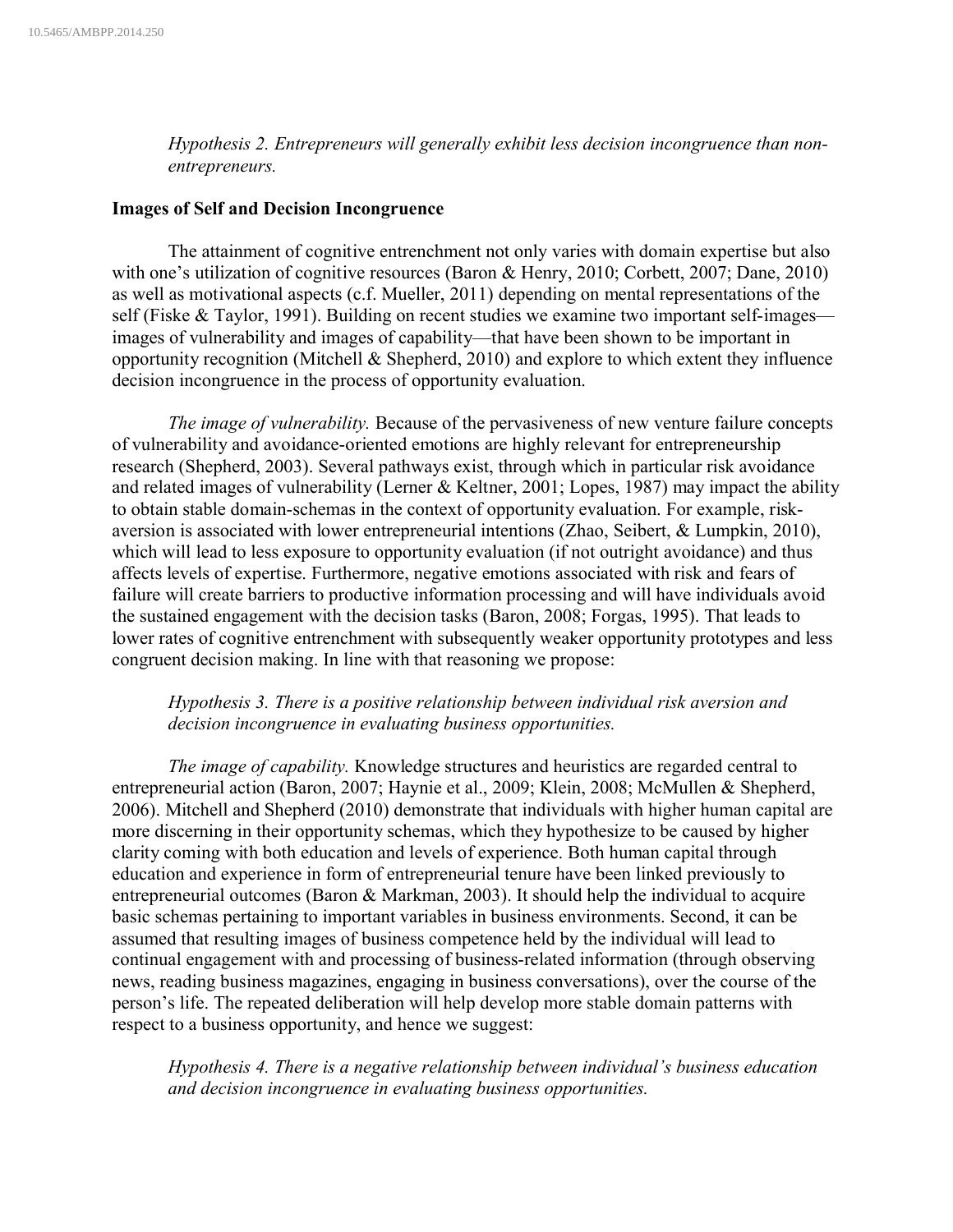In line with this logic, strong images of entrepreneurial capability should lead to expert learning and cognitive entrenchment. However, the expert literature also cautions that repeated attention to tasks outside of the expertise domain attenuates the relationship between expertise and cognitive entrenchment (Dane, 2010; Hargadon, 2005). This becomes relevant considering common sense and suggestions in recent literature (e.g., Baron & Henry, 2010) that entrepreneurs commonly perform a wide variety of tasks. The demanding nature of erratic firm formation processes may indeed leave little time for the average entrepreneur to reflect, process and develop opportunity-related expert schemas; in fact it may even become detrimental to cognitive entrenchment, thus leading to rather opposite effects. That lets us believe that some incremental benefit of entrepreneurial experience should be reflected in an early improvement of decision incongruence, yet extended entrepreneurial experience may reverse that effect.

*Hypothesis 5. There is a U-shaped relationship between the level of entrepreneurial experience and decision incongruence in entrepreneurial opportunity evaluation.*

## **METHOD**

We drew our study participants from several different sources, including the participants of MBA and executive courses, venture coaches and private investors. The final sample consisted of a total of 146 respondents, all residing in the US, of which 71% respondents were male and 64% had business education. The average age of the respondents was 37 years and the average years of founding experience was 4 years.

#### **Research Instruments and Variables**

*Survey and choice-based conjoint experiment.* To capture revealed preferences we used a choice-based conjoint experiment, a method that has seen increasing application in the study of entrepreneurial decision making (e.g., Haynie et al., 2009; Mitchell & Shepherd, 2010; Wood, McKelvie, & Haynie, 2013). The conjoint was built on six core opportunity dimensions—market growth, market size, number of competitors, time to first sale, product desirability and product innovativeness—that featured most relevant in prior research (e.g., Baker, Aldag, & Blair, 2002; Baron & Ensley, 2006; Zacharakis & Meyer, 1998). Applying an orthogonal factorial design, 12 choice sets of four opportunity alternatives each were developed. Participants had to choose from each choice set their preferred opportunity profile. A total of 7,008 usable opportunity evaluation decisions allowed us to compute the revealed decision policies. Those were then contrasted with the stated preferences from a Likert scale instrument administered through the adjoined survey. Participants independently rated the importance of each of the six attributes on a seven-point Likert scale, ranging from 1 (extremely unimportant) to 7 (extremely important). The same survey also captured a number of personal information about our respondents.

*Variables.* Our dependent variable *decision incongruence* was calculated in line with existing research on similar measure in that domain (Mitchell et al., 2011; Mitchell & Shepherd, 2012), which basically computes for each participant the distance between that stated attribute value and the comparable value that comes out of the conjoint experiment. As for the independent variables, contextual *risk aversion* serves as a proxy for fear of failure (refer to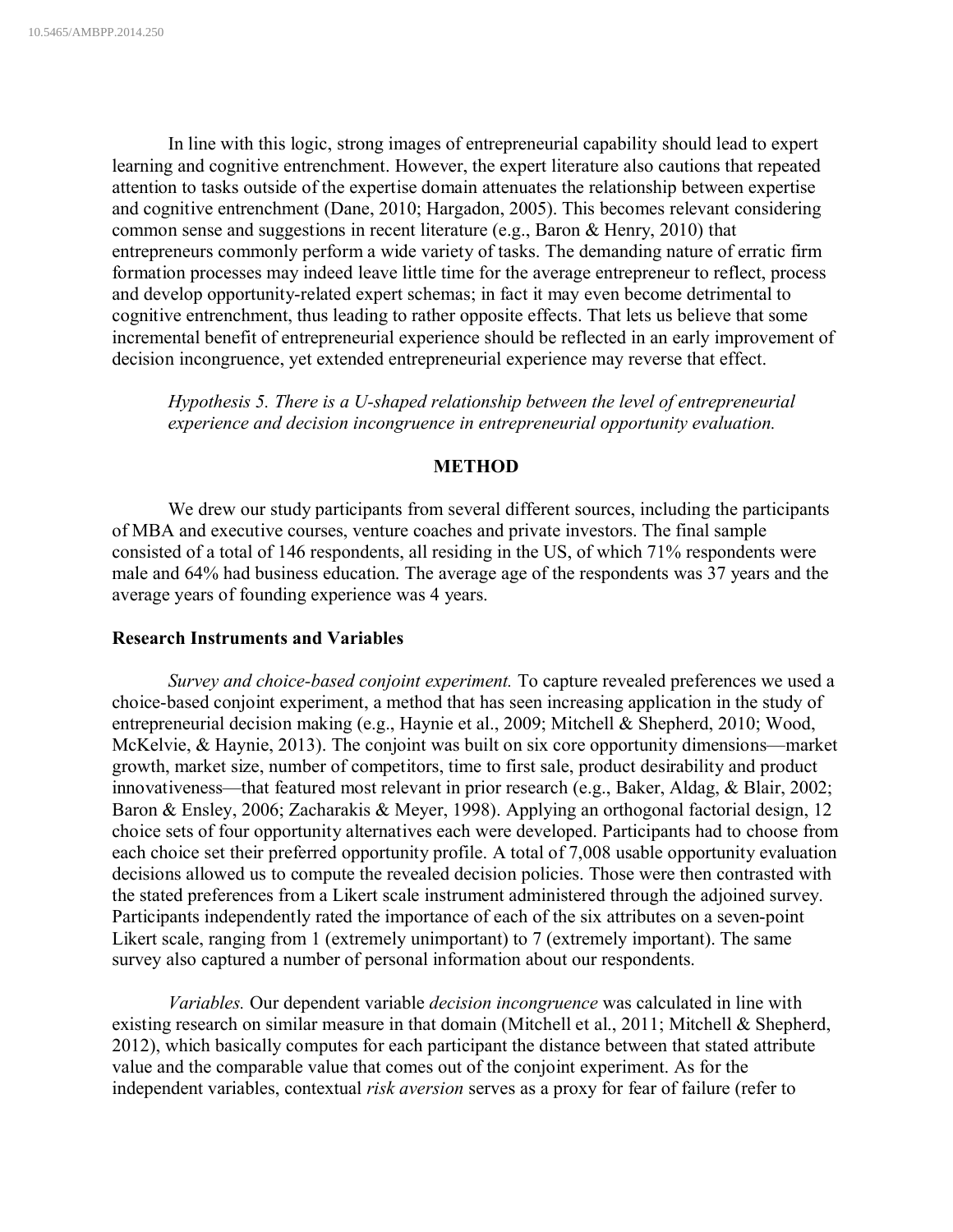Lerner & Keltner, 2001; Lopes, 1987), a construct used in prior studies when examining images of vulnerability (Mitchell & Shepherd, 2010). We adopted relevant items from Gomez-Mejia and Balkin's scale (1989) that captured the risk aversion construct unambiguously and in a context that would most likely put the respondent in situations in which they were required to evaluate potential entrepreneurial opportunities. *Entrepreneurial experience* was created as log of the years of founding experience as indicated by our survey respondents. Several *control variables* were included. Besides standard demographic variables we control for past performance reference, which could potentially drive systematic deviations from past evaluation profiles (see Baron, 2000), and we control for levels of aspiration, which have been highlighted in prior literature on decision-making (Sarasvathy, 2001; Simon, 1959).

## **RESULTS**

We used a number of Wald tests for parameter equality to examine our two base line Hypotheses 1 and 2. We find full support for the effect that revealed and stated measures differ significantly (at the 5% or 1% level, z-value) and they do so for the different subgroups of entrepreneurs versus non-entrepreneurs in the direction as hypothesized. In a second step we performed regression analyses of the influence of individual characteristics on the levels of decision incongruence, as presented in Table 1.

> --------------------------------------------------------- Insert Table 1 about here ---------------------------------------------------------

Model 1 is the base line model with control variables only. Model 2 shows the significant coefficient for *job risk aversion* (0.0352; p < 0.05), which provides support for Hypothesis 3 that the individual's contextual risk profile impact the decision makers incongruence. Adding the capability variables starting with Model 3 (coefficient=0.0773;  $p < 0.05$ ) shows that there is a significant impact of an individual's contextual education and congruent opportunity decisions. Yet, the positive coefficient runs counter our hypothesized direction. Hypothesis 4 is not supported. In an extension to our analysis we hypothesize that certain levels of business education may actually lead to overconfidence, which in turn may negatively impact the actual deliberate engagement of the individual with the subject matter and thus negatively impact their development of stable opportunity patterns.

The negative coefficient for founding experience (coefficient  $= -0.1107$ ; p  $\leq 0.05$ ) and the positive coefficient for the square term of founding experience (coefficient =  $0.0243$ ; p < 0.1) as shown in Model 4 and 5 provide support for Hypothesis 5. Our results indicate that participants improve in their decision congruence up until about two and a half years of experience. After that a worsening effect occurs and after four and a half years the incongruence levels surpass even those of no entrepreneurial experience.

## **DISCUSSION AND CONCLUSION**

The unique contribution of this article is to examine the degree of decision incongruence in opportunity evaluation and to present a detailed analysis of underlying individual cognitions that may cause such introspection disparity. We make in particular three primary contributions.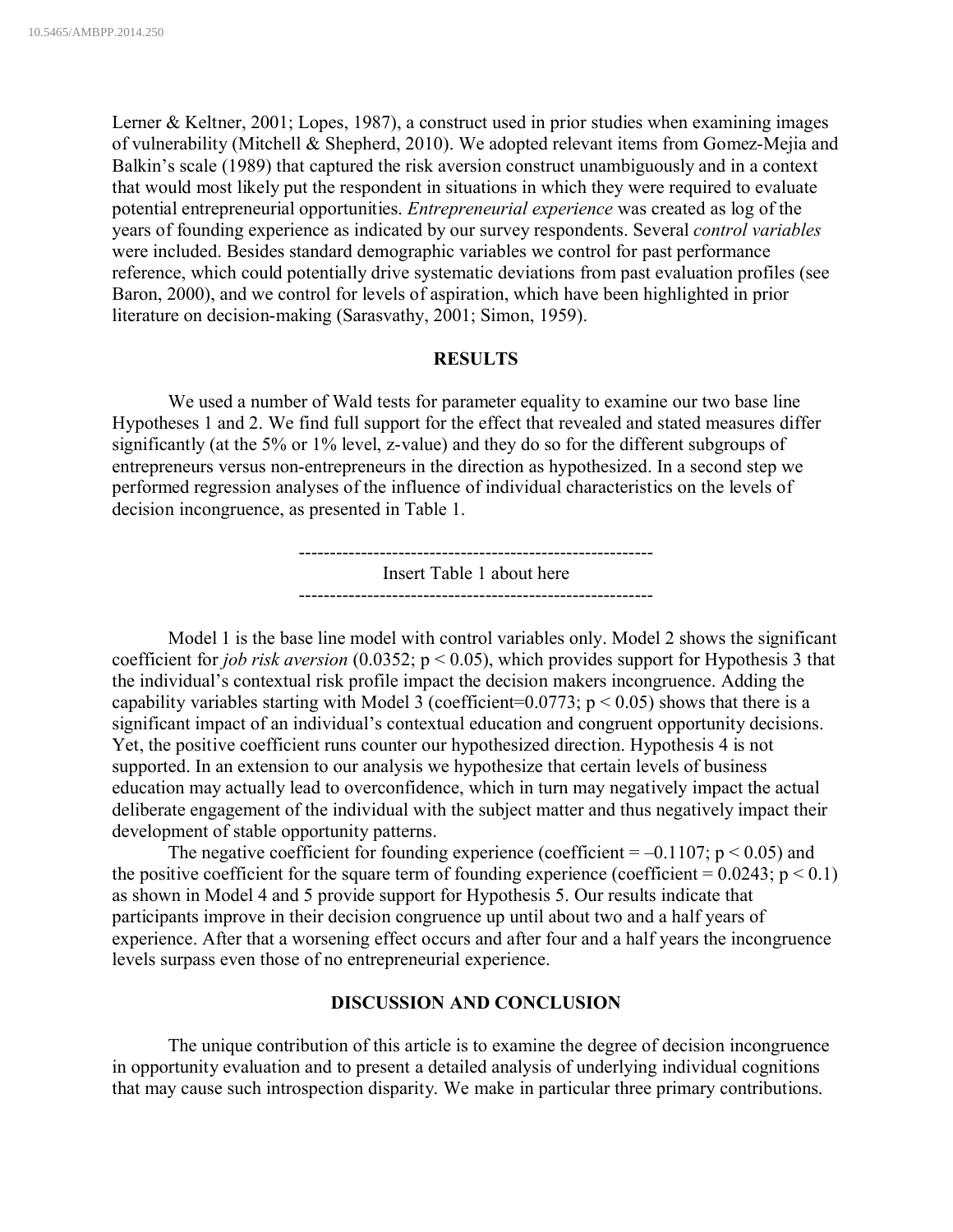First, building on recent studies that raise concerns about incongruent opportunity decisions (Mitchell & Shepherd, 2012; Mitchell et al. 2011) we examine possible *antecedents of such incongruence*. We show empirically to which extent variance in 'images of self' impacts the development of consistent opportunity schemas as a pre-requisite for congruent decision making. Building on the literature on cognitive entrenchment, deliberate practice, and expertise development (e.g., Dane, 2010; Ericsson & Charness, 1994), we demonstrate that images of the self not only impact patterns of first-person opportunity decisions (Mitchell et al., 2011) but also the congruence with which individuals make those decisions. Our study adds to prior literature on the sources of metacognitive ability and entrepreneurial outcomes, and provides some causal explanations that link inter-individual differences in cognitive aspects to strategic decisionmaking in the entrepreneurial venture, a recently emerging line of inquiry in the field of entrepreneurship (e.g., Fauchart & Gruber, 2011; Mitchell et al., 2011). Our findings are an important building block in enhancing our knowledge about individual differences in opportunity evaluation and provide deeper insight into the question of why some and not others identify and exploit opportunities (Shane & Venkataraman, 2000).

Second, by investigating who is at higher risk of developing inconsistent decision patterns, our study also has the potential to reinvigorate a discussion of what determines *entrepreneurial expertise* and whether individual differences impact the likelihood to develop such expertise. As recent conceptual work in the entrepreneurship literature suggests, maybe only those that gain expertise from repeated efforts to start new ventures may be deemed expert entrepreneurs (Baron & Henry, 2010). That stands in some contrast to the widely held notion in the expert literature that it takes 10 years of practice to become an expert (Ercisson et al., 2006). Given the specific breadth and domain-crossing nature of the entrepreneurial task set, the amount of time spent within the process of firm formation may play a lesser role than hypothesized in generating entrepreneurial expert performance. Our empirical findings lend support to that thesis.

Finally, while this study is not directly a study of entrepreneurial learning, our results nonetheless complement research that emphasizes the importance of *entrepreneurial learning in the formation of opportunity beliefs* (Dimov, 2007, 2010). Effective learning, we suggest, requires stable reference points, which individuals may not equally likely develop. This lends new impetus to Baron's (2008) propositions that accentuate the role of cognitive and emotional states on motive-dependent decisions in the entrepreneurial process. We show empirically that such states do indeed impact entrepreneurial learning and the formation of stable domain schemas, which may ultimately impact entrepreneurial success. This insight is particularly important given the strong reliance of the entrepreneurship literature on building insights from expert entrepreneurs. Our findings suggest caution towards the notion of entrepreneurial expertise and provide anchors to better understand the psychological conditions that lead individuals to develop such expertise.

#### **REFERENCES AVAILABLE FROM THE AUTHORS**